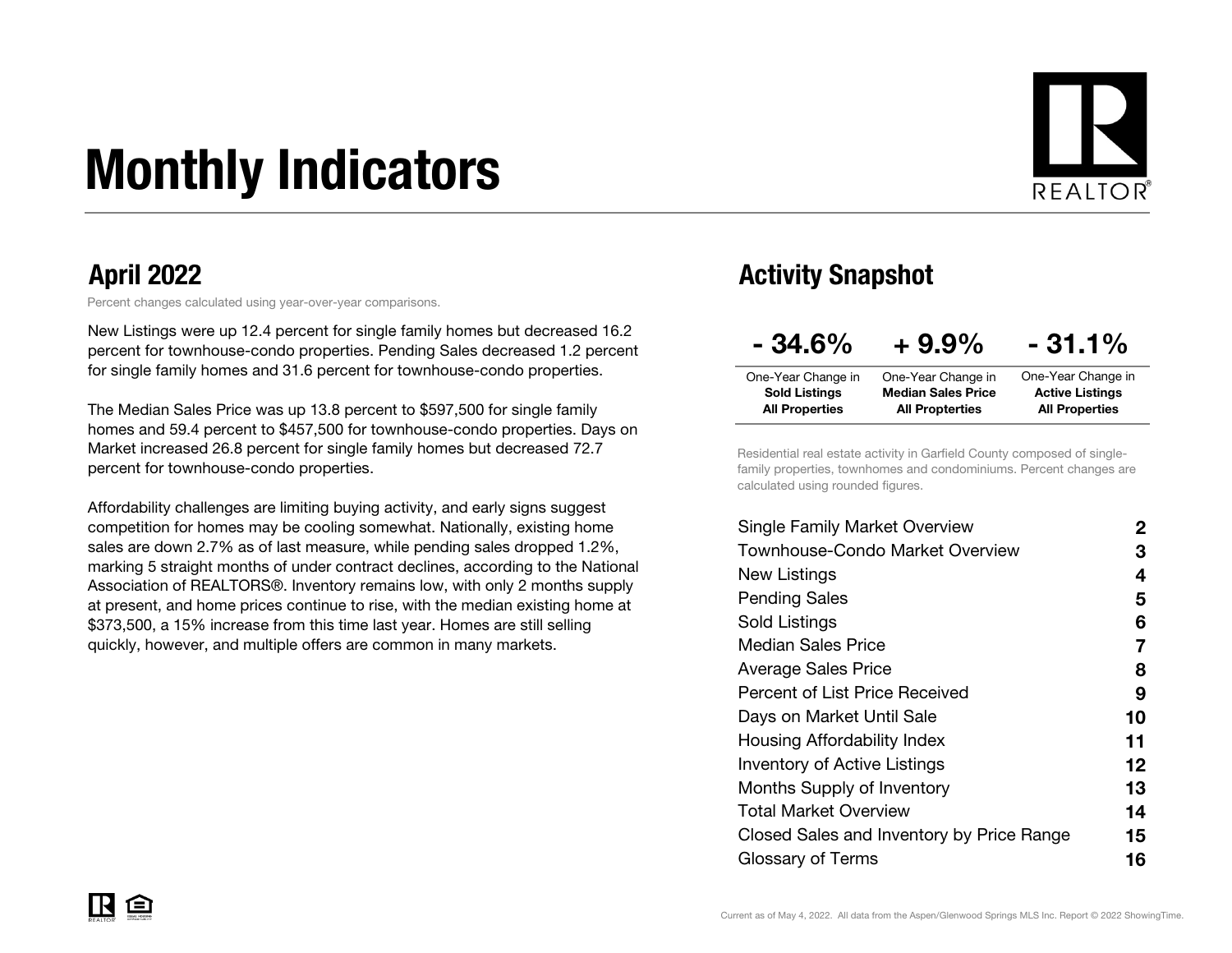### Single Family Market Overview

Key metrics by report month and for year-to-date (YTD) starting from the first of the year.



| <b>Key Metrics</b>                 | <b>Historical Sparkbars</b>                                              | 4-2021    | 4-2022                         | <b>Percent Change</b> | <b>YTD 2021</b> | <b>YTD 2022</b> | Percent Change |
|------------------------------------|--------------------------------------------------------------------------|-----------|--------------------------------|-----------------------|-----------------|-----------------|----------------|
| <b>New Listings</b>                | 1-2021<br>5-2020<br>9-2020<br>5-2021<br>$9 - 2021$<br>1-2022             | 97        | 109                            | $+12.4%$              | 355             | 278             | $-21.7%$       |
| <b>Pending Sales</b>               | 5-2020<br>$1 - 2021$<br>$1 - 2022$<br>$5-202$                            | 84        | 83                             | $-1.2%$               | 342             | 245             | $-28.4%$       |
| <b>Sold Listings</b>               | 5-2020<br>9-2020<br>1-2021<br>5-2021<br>9-2021<br>1-2022                 | 95        | 52                             | $-45.3%$              | 295             | 198             | $-32.9%$       |
| <b>Median Sales Price</b>          | 5-2020<br>9-2020<br>$5 - 2021$<br>$9 - 2021$<br>$1 - 2022$<br>$1 - 2021$ | \$525,000 | \$597,500                      | $+13.8%$              | \$525,000       | \$569,750       | $+8.5%$        |
| <b>Avg. Sales Price</b>            | $1 - 2021$<br>9-2020<br>5-2020<br>$5 - 2021$<br>9-2021<br>1-2022         |           | $$724,281$ \$1,033,450 + 42.7% |                       | \$725,164       | \$853,069       | $+17.6%$       |
| <b>Pct. of List Price Received</b> | 5-2020<br>9-2020<br>$1 - 2021$<br>$5 - 2021$<br>9-2021<br>$1 - 2022$     | 99.2%     | 98.5%                          | $-0.7%$               | 98.4%           | 98.6%           | $+0.2%$        |
| <b>Days on Market</b>              | 9-2021<br>5-2020<br>$1 - 2021$<br>5-2021<br>9-2020<br>1-2022             | 41        | 52                             | $+26.8%$              | 49              | 55              | $+12.2%$       |
| <b>Affordability Index</b>         | 1-2022<br>5-2020<br>$1 - 2021$<br>5-2021<br>9-2021<br>$9 - 2020$         | 74        | 51                             | $-31.1%$              | 74              | 54              | $-27.0%$       |
| <b>Active Listings</b>             | 5-2020<br>1-2022<br>$1 - 2021$<br>5-2021<br>$9 - 2020$<br>9-2021         | 164       | 111                            | $-32.3%$              |                 |                 |                |
| <b>Months Supply</b>               | 5-2020<br>$5 - 2021$<br>9-2021<br>$1 - 2022$<br>9-2020<br>1-2021         | 1.9       | 1.5                            | $-21.1%$              |                 |                 |                |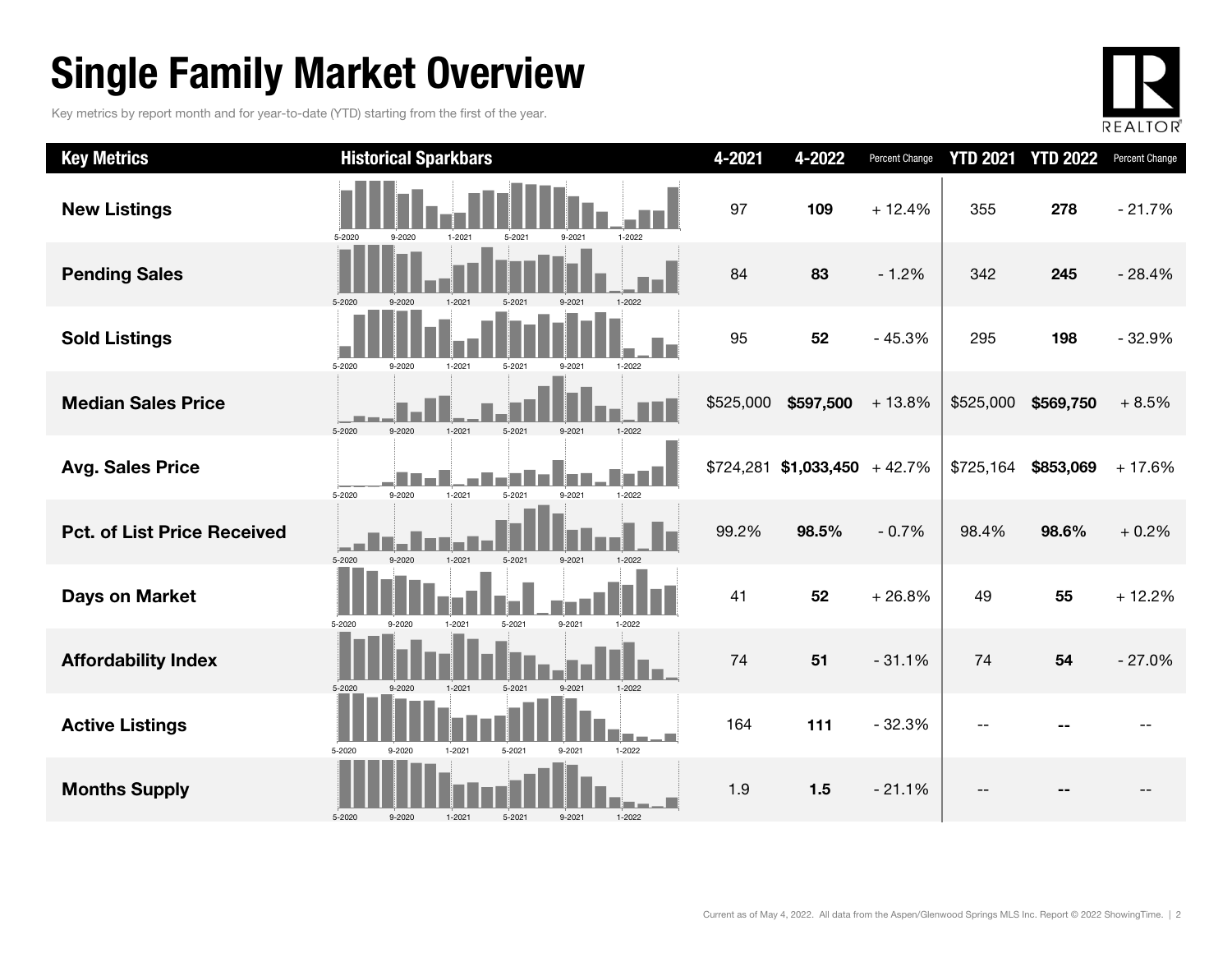### Townhouse-Condo Market Overview

Key metrics by report month and for year-to-date (YTD) starting from the first of the year.



| <b>Key Metrics</b>                 | <b>Historical Sparkbars</b>                                                              | 4-2021    | 4-2022    | Percent Change | <b>YTD 2021</b> | <b>YTD 2022</b> | Percent Change |
|------------------------------------|------------------------------------------------------------------------------------------|-----------|-----------|----------------|-----------------|-----------------|----------------|
| <b>New Listings</b>                | $1 - 2021$<br>1-2022<br>5-2020<br>$9 - 2020$<br>5-2021<br>9-2021                         | 37        | 31        | $-16.2%$       | 114             | 102             | $-10.5%$       |
| <b>Pending Sales</b>               | 5-2020                                                                                   | 38        | 26        | $-31.6%$       | 125             | 95              | $-24.0%$       |
| <b>Sold Listings</b>               | 5-2020<br>9-2020<br>$1 - 2021$<br>$5 - 2021$<br>$9 - 2021$<br>1-2022                     | 36        | 32        | $-11.1%$       | 104             | 97              | $-6.7%$        |
| <b>Median Sales Price</b>          | 5-2020<br>9-2020<br>1-2021                                                               | \$287,000 | \$457,500 | $+59.4%$       | \$331,750       | \$427,500       | $+28.9%$       |
| <b>Avg. Sales Price</b>            | <b>Contract Contract</b><br>5-2020<br>9-2020<br>$1 - 2021$<br>5-2021<br>9-2021<br>1-2022 | \$370,046 | \$539,842 | $+45.9%$       | \$401,627       | \$493,983       | $+23.0%$       |
| <b>Pct. of List Price Received</b> | 5-2020<br>$1 - 2021$<br>9-2020<br>5-2021<br>$9 - 202$                                    | 100.5%    | 102.0%    | $+1.5%$        | 100.0%          | 100.2%          | $+0.2%$        |
| <b>Days on Market</b>              | 9-2021<br>5-2021<br>1-2022<br>5-2020<br>$9 - 2020$<br>$1 - 2021$                         | 44        | 12        | $-72.7%$       | 57              | 58              | $+1.8%$        |
| <b>Affordability Index</b>         | $5 - 2021$<br>$9 - 2021$<br>5-2020<br>9-2020<br>$1 - 2021$<br>1-2022                     | 136       | 67        | $-50.7%$       | 117             | 72              | $-38.5%$       |
| <b>Active Listings</b>             | 9-2021<br>$1 - 2022$<br>5-2020<br>5-2021<br>$1 - 2021$<br>$9 - 2020$                     | 55        | 26        | $-52.7%$       |                 |                 |                |
| <b>Months Supply</b>               | $9 - 2021$<br>$1 - 2022$<br>5-2020<br>9-2020<br>$1 - 2021$<br>$5 - 2021$                 | 1.8       | 0.8       | $-55.6%$       | --              |                 |                |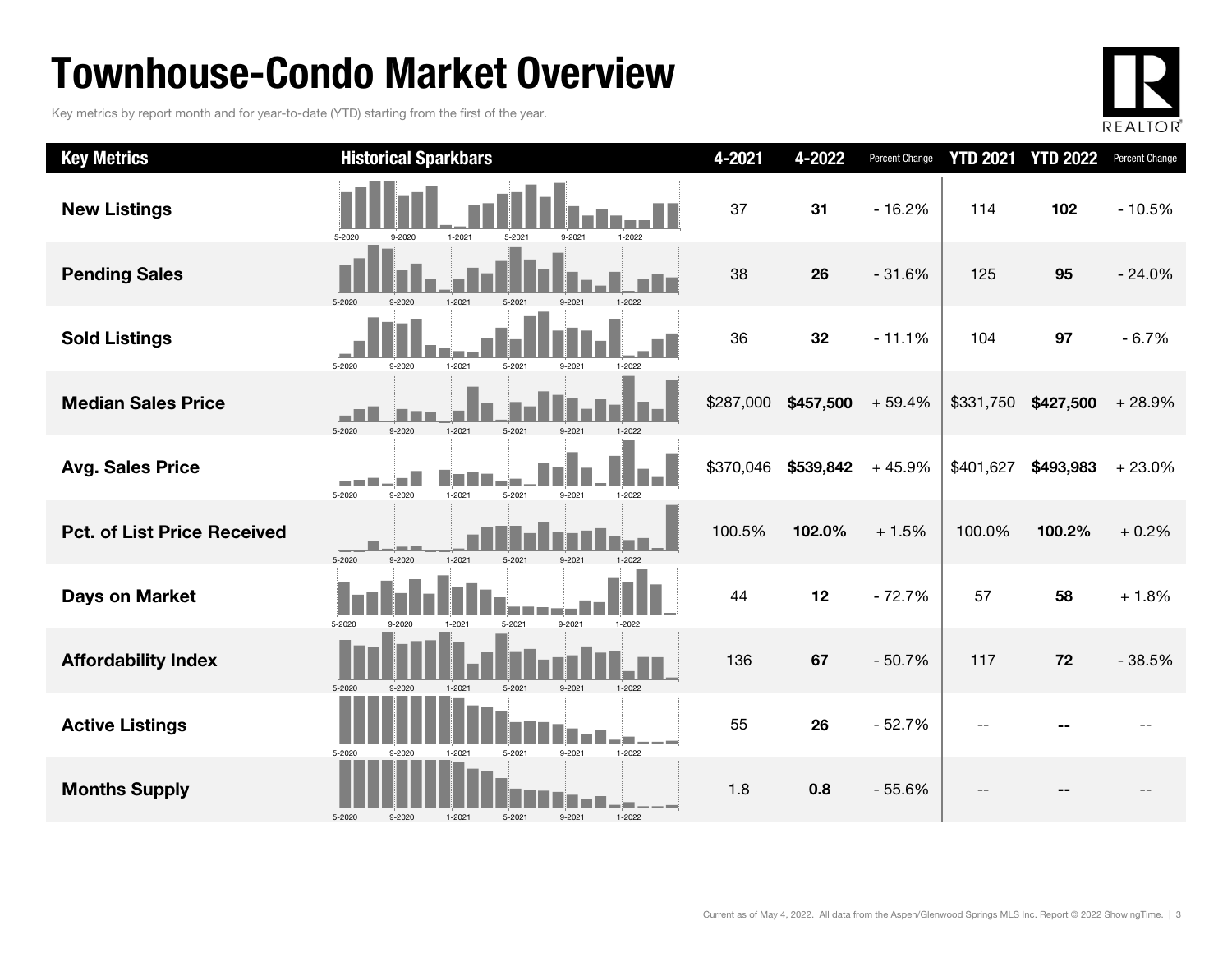### New Listings







| <b>New Listings</b> | Single<br>Family | <b>Percent Change</b><br>from Previous<br>Year | Townhouse-<br>Condo | <b>Percent Change</b><br>from Previous<br>Year |
|---------------------|------------------|------------------------------------------------|---------------------|------------------------------------------------|
| May-2021            | 118              | $+14.6%$                                       | 38                  | $0.0\%$                                        |
| Jun-2021.           | 115              | $-14.8%$                                       | 43                  | $+4.9%$                                        |
| Jul-2021.           | 113              | -9.6%                                          | 35                  | $-23.9\%$                                      |
| Aug-2021            | 109              | $-17.4%$                                       | 44                  | $-4.3%$                                        |
| Sep-2021            | 91               | $-5.2\%$                                       | 29                  | $-19.4%$                                       |
| Oct-2021            | 78               | $-25.7%$                                       | 23                  | $-39.5%$                                       |
| Nov-2021            | 60               | $-15.5\%$                                      | 27                  | $-35.7%$                                       |
| Dec-2021            | 30               | $-45.5%$                                       | 23                  | +35.3%                                         |
| Jan-2022.           | 44               | $-24.1%$                                       | 20                  | $+25.0\%$                                      |
| Feb-2022            | 63               | $-35.1%$                                       | 20                  | $-33.3\%$                                      |
| Mar-2022            | 62               | -39.8%                                         | 31                  | $0.0\%$                                        |
| Apr-2022            | 109              | $+12.4%$                                       | 31                  | $-16.2%$                                       |

#### Historical New Listings by Month

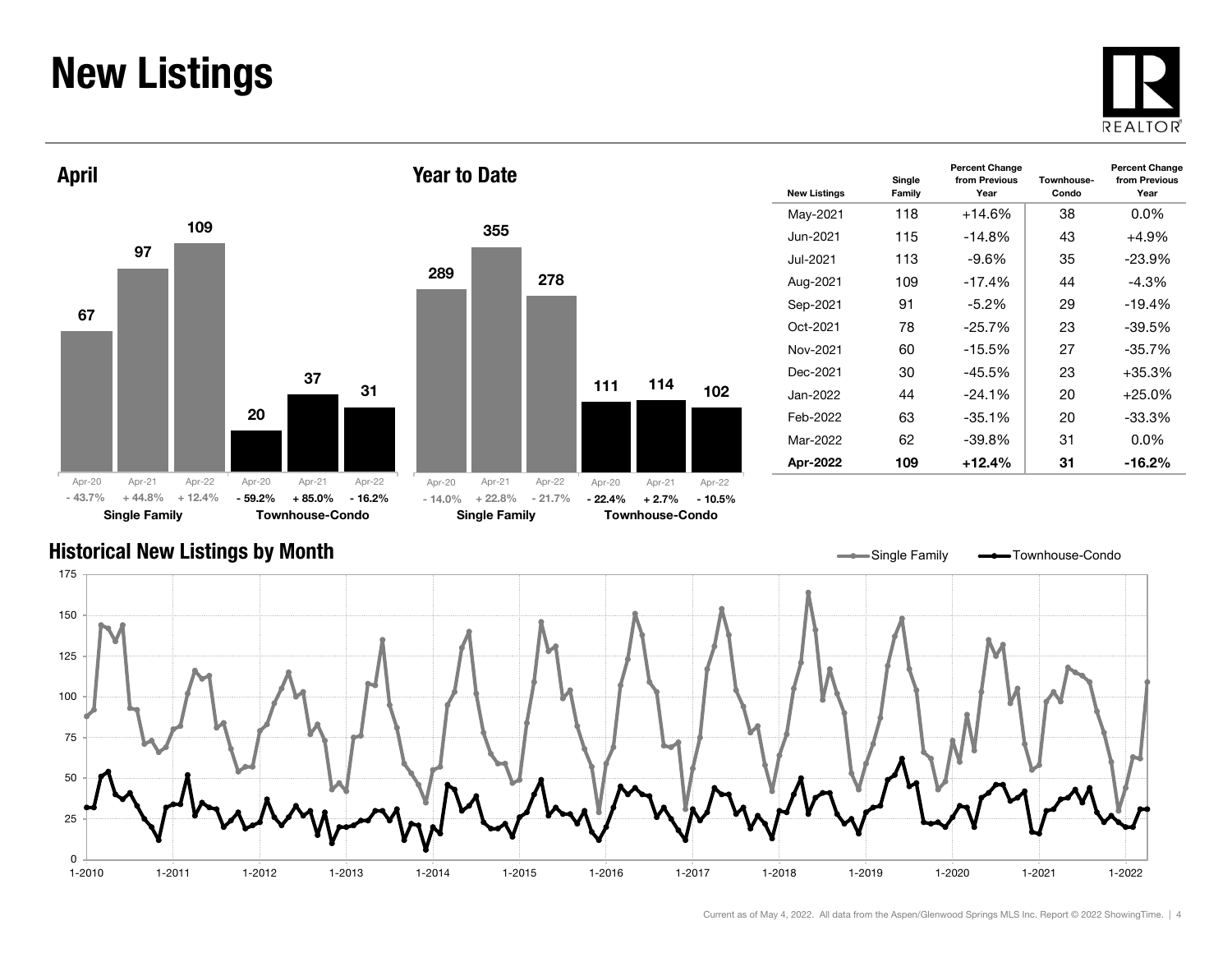### Pending Sales







| <b>Pending Sales</b> | Single<br>Family | <b>Percent Change</b><br>from Previous<br>Year | Townhouse-<br>Condo | <b>Percent Change</b><br>from Previous<br>Year |
|----------------------|------------------|------------------------------------------------|---------------------|------------------------------------------------|
| May-2021             | 82               | $-16.3%$                                       | 48                  | $+37.1\%$                                      |
| Jun-2021.            | 83               | $-36.2\%$                                      | 39                  | $-2.5%$                                        |
| Jul-2021.            | 91               | $-28.9%$                                       | 32                  | -36.0%                                         |
| Aug-2021             | 89               | $-16.0\%$                                      | 44                  | $-6.4\%$                                       |
| Sep-2021             | 79               | $-14.1%$                                       | 30                  | $-3.2\%$                                       |
| Oct-2021             | 99               | $+4.2%$                                        | 24                  | $-33.3%$                                       |
| Nov-2021             | 66               | +17.9%                                         | 20                  | $-20.0\%$                                      |
| Dec-2021             | 42               | $-28.8%$                                       | 30                  | $+76.5%$                                       |
| Jan-2022.            | 44               | $-42.9\%$                                      | 16                  | $-36.0\%$                                      |
| Feb-2022             | 61               | -23.8%                                         | 25                  | $-24.2%$                                       |
| Mar-2022             | 57               | $-43.6%$                                       | 28                  | $-3.4%$                                        |
| Apr-2022             | 83               | $-1.2\%$                                       | 26                  | $-31.6\%$                                      |

Single Family **-** Townhouse-Condo

#### Historical Pending Sales by Month

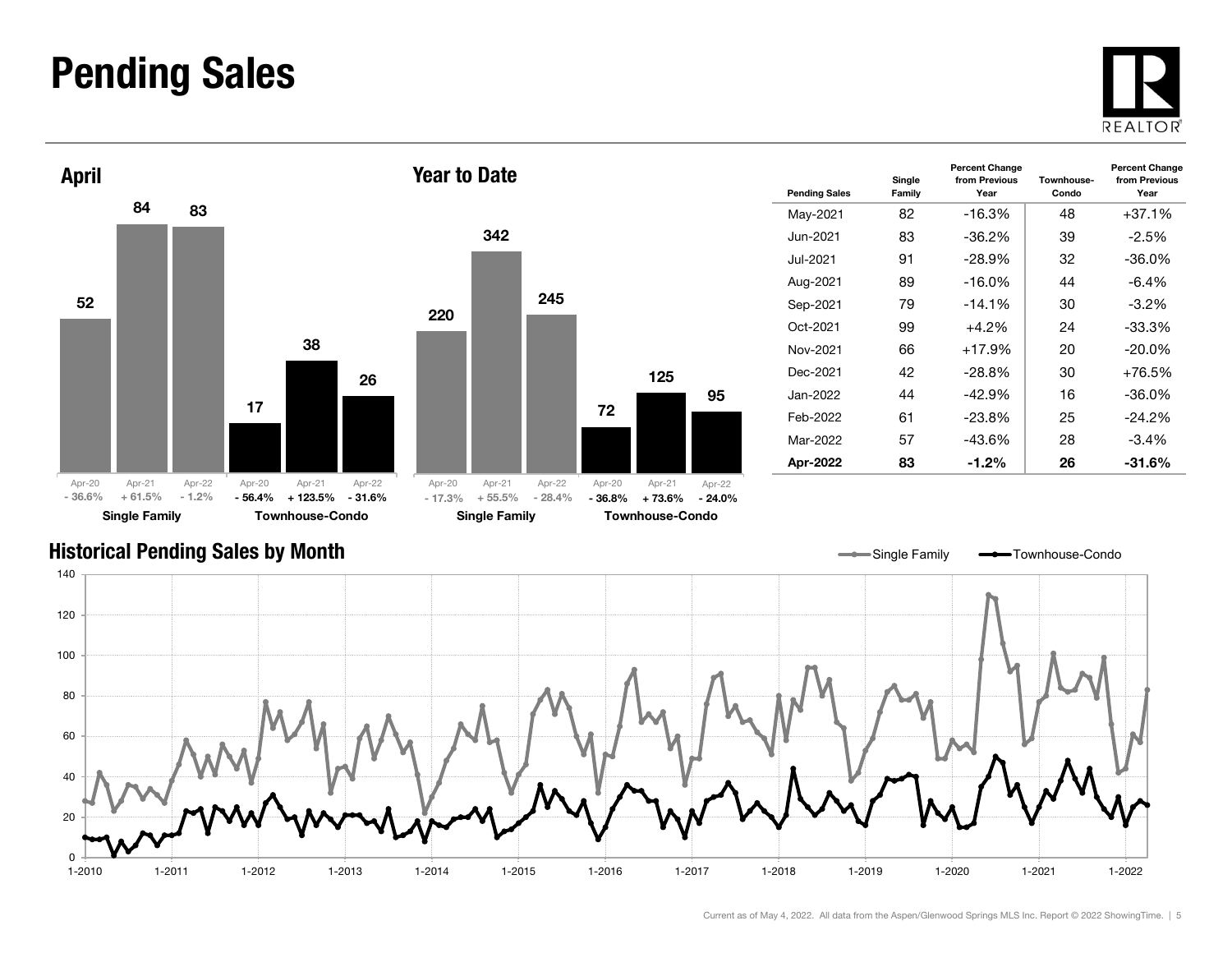### Sold Listings





| <b>Sold Listings</b> | Single<br>Family | <b>Percent Change</b><br>from Previous<br>Year | Townhouse-<br>Condo | <b>Percent Change</b><br>from Previous<br>Year |
|----------------------|------------------|------------------------------------------------|---------------------|------------------------------------------------|
| May-2021             | 83               | $+66.0%$                                       | 28                  | +55.6%                                         |
| Jun-2021.            | 78               | $-14.3\%$                                      | 44                  | $+63.0%$                                       |
| Jul-2021.            | 92               | $-27.6%$                                       | 47                  | $+9.3%$                                        |
| Aug-2021             | 81               | $-30.8%$                                       | 34                  | $-15.0%$                                       |
| Sep-2021             | 93               | $-3.1\%$                                       | 36                  | -7.7%                                          |
| Oct-2021             | 83               | $-17.8%$                                       | 34                  | $-19.0\%$                                      |
| Nov-2021             | 94               | $+25.3%$                                       | 27                  | $+12.5%$                                       |
| Dec-2021             | 86               | $+1.2%$                                        | 42                  | $+90.9%$                                       |
| Jan-2022             | 47               | $-17.5%$                                       | 17                  | $-15.0%$                                       |
| Feb-2022             | 38               | -36.7%                                         | 20                  | $+5.3%$                                        |
| Mar-2022             | 61               | $-26.5%$                                       | 28                  | $-3.4\%$                                       |
| Apr-2022             | 52               | -45.3%                                         | 32                  | $-11.1\%$                                      |

#### Historical Sold Listings by Month



97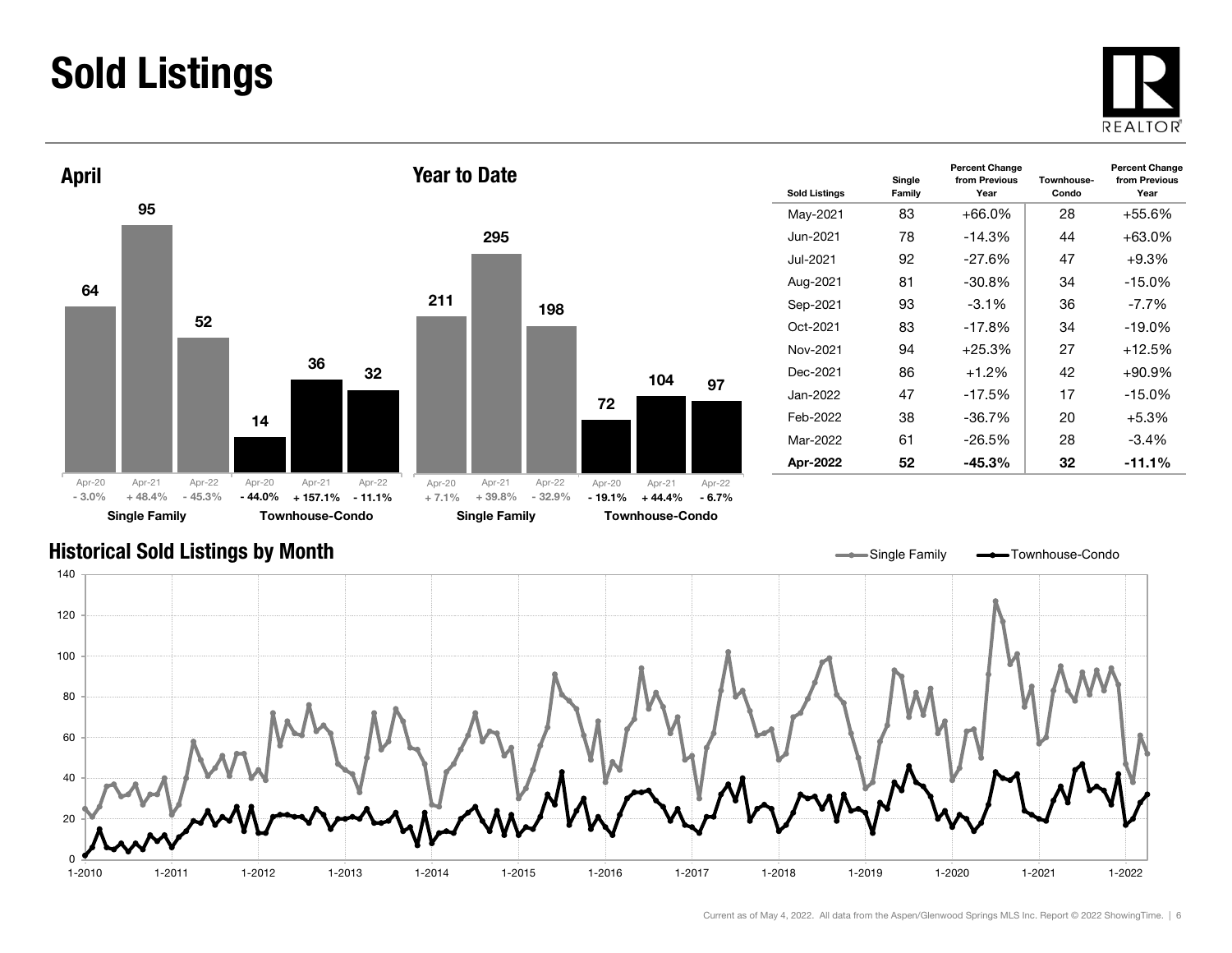### Median Sales Price





| <b>Median Sales</b><br>Price | Single<br>Family | <b>Percent Change</b><br>from Previous<br>Year | Townhouse-<br>Condo | <b>Percent Change</b><br>from Previous<br>Year |
|------------------------------|------------------|------------------------------------------------|---------------------|------------------------------------------------|
| May-2021                     | \$579,000        | $+33.1%$                                       | \$364,000           | $+19.5%$                                       |
| Jun-2021.                    | \$592,500        | +14.8%                                         | \$345,000           | $+3.9\%$                                       |
| Jul-2021.                    | \$655,020        | $+28.4%$                                       | \$410,000           | $+18.8\%$                                      |
| Aug-2021                     | \$700,000        | +38.6%                                         | \$394,250           | $+42.1%$                                       |
| Sep-2021                     | \$622,500        | $+7.8%$                                        | \$380,000           | $+14.1%$                                       |
| Oct-2021                     | \$650,000        | $+21.5%$                                       | \$335,000           | $+3.5\%$                                       |
| Nov-2021                     | \$563,068        | -6.0%                                          | \$375,000           | $+16.5%$                                       |
| Dec-2021                     | \$549.750        | -9.9%                                          | \$352,100           | $+32.4%$                                       |
| Jan-2022.                    | \$499,000        | $-1.4\%$                                       | \$476.000           | $+45.7%$                                       |
| Feb-2022                     | \$579,500        | $+15.3%$                                       | \$364.625           | $-15.2%$                                       |
| Mar-2022                     | \$583,000        | $+1.4%$                                        | \$333,045           | $-6.7\%$                                       |
| Apr-2022                     | \$597,500        | +13.8%                                         | \$457,500           | +59.4%                                         |

Single Family **-** Townhouse-Condo

#### Historical Median Sales Price by Month

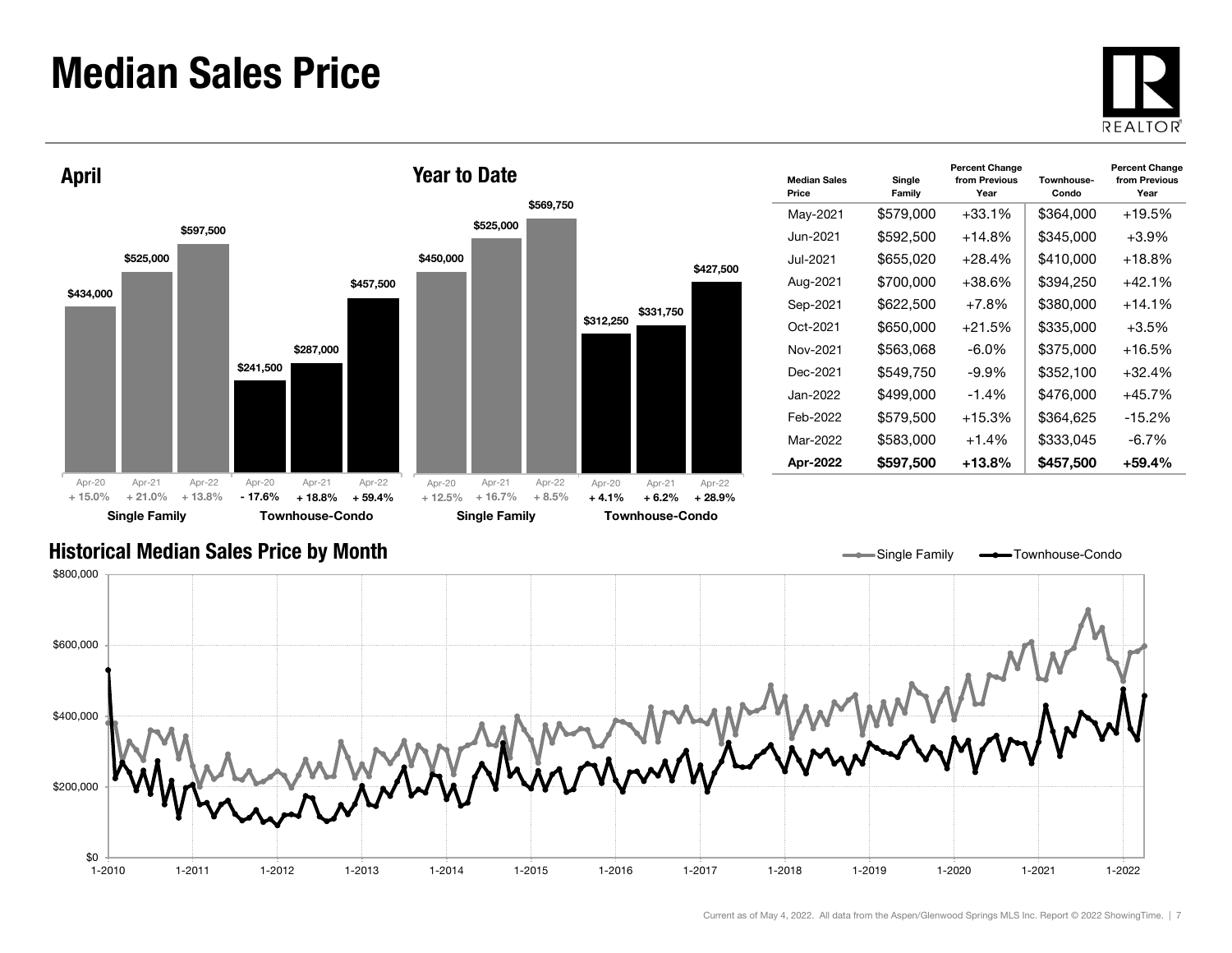### Average Sales Price





| Avg. Sales Price | Single<br>Family | <b>Percent Change</b><br>from Previous<br>Year | Townhouse-<br>Condo | <b>Percent Change</b><br>from Previous<br>Year |
|------------------|------------------|------------------------------------------------|---------------------|------------------------------------------------|
| May-2021         | \$761,356        | $+38.1%$                                       | \$387,611           | $+4.3%$                                        |
| Jun-2021.        | \$790,358        | $+24.4%$                                       | \$352,827           | -7.0%                                          |
| Jul-2021.        | \$752.474        | $+16.1%$                                       | \$480.182           | $+22.5%$                                       |
| Aug-2021         | \$870,240        | $+26.6%$                                       | \$459.606           | $+29.2%$                                       |
| Sep-2021         | \$754,554        | $-2.2\%$                                       | \$549,768           | $+40.6%$                                       |
| Oct-2021         | \$761,205        | $+0.2\%$                                       | \$454.707           | $+4.8\%$                                       |
| Nov-2021         | \$688,613        | $-4.3%$                                        | \$358,672           | $+5.2%$                                        |
| Dec-2021         | \$794.082        | +0.6%                                          | \$528,514           | $+19.7%$                                       |
| Jan-2022         | \$757,018        | $+12.9%$                                       | \$622,285           | $+49.8%$                                       |
| Feb-2022         | \$780.535        | $+8.6%$                                        | \$447,750           | $+5.7%$                                        |
| Mar-2022         | \$818,493        | +6.5%                                          | \$396,700           | -4.9%                                          |
| Apr-2022         | \$1,033,450      | $+42.7%$                                       | \$539,842           | $+45.9%$                                       |

#### Historical Average Sales Price by Month

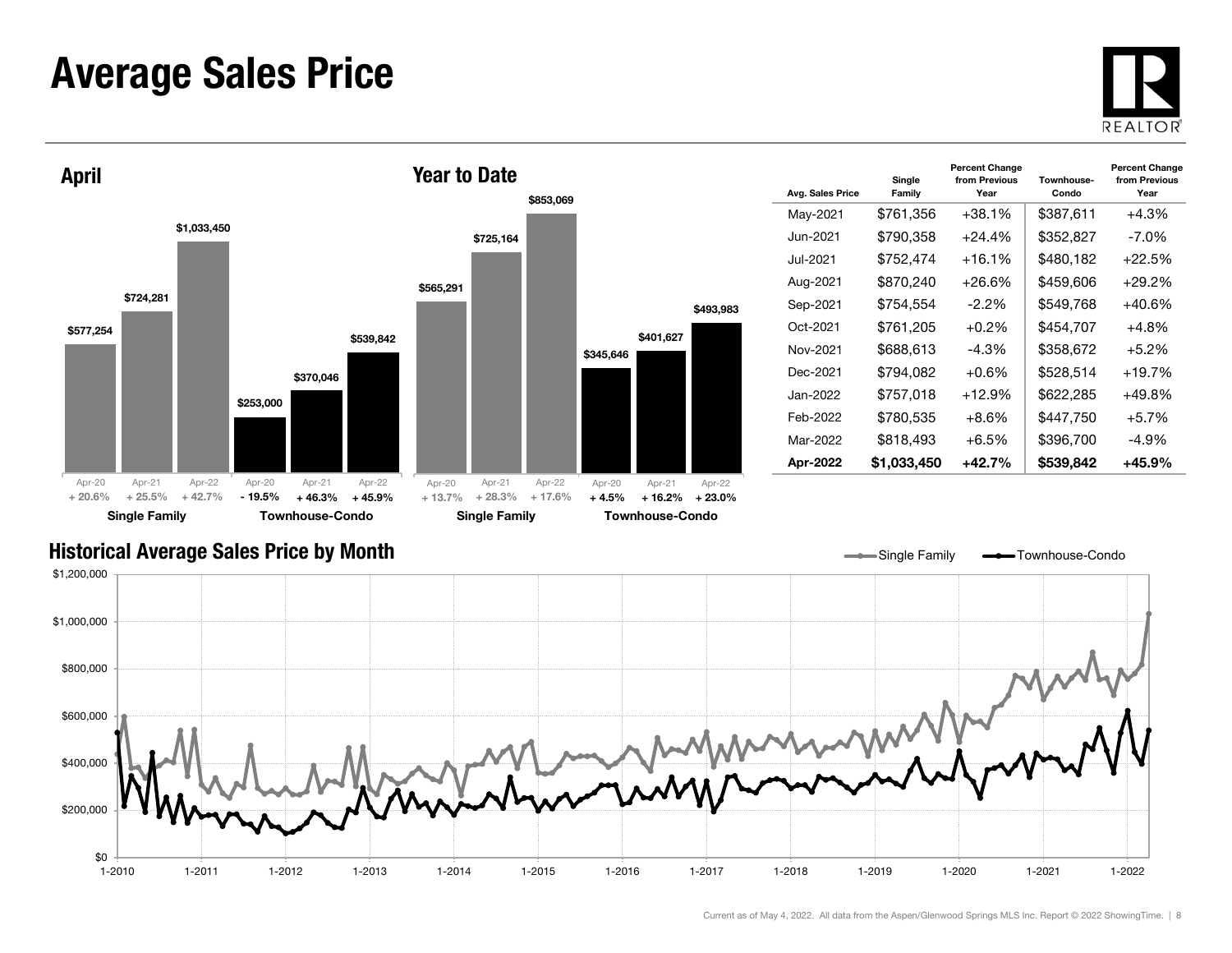### Percent of List Price Received





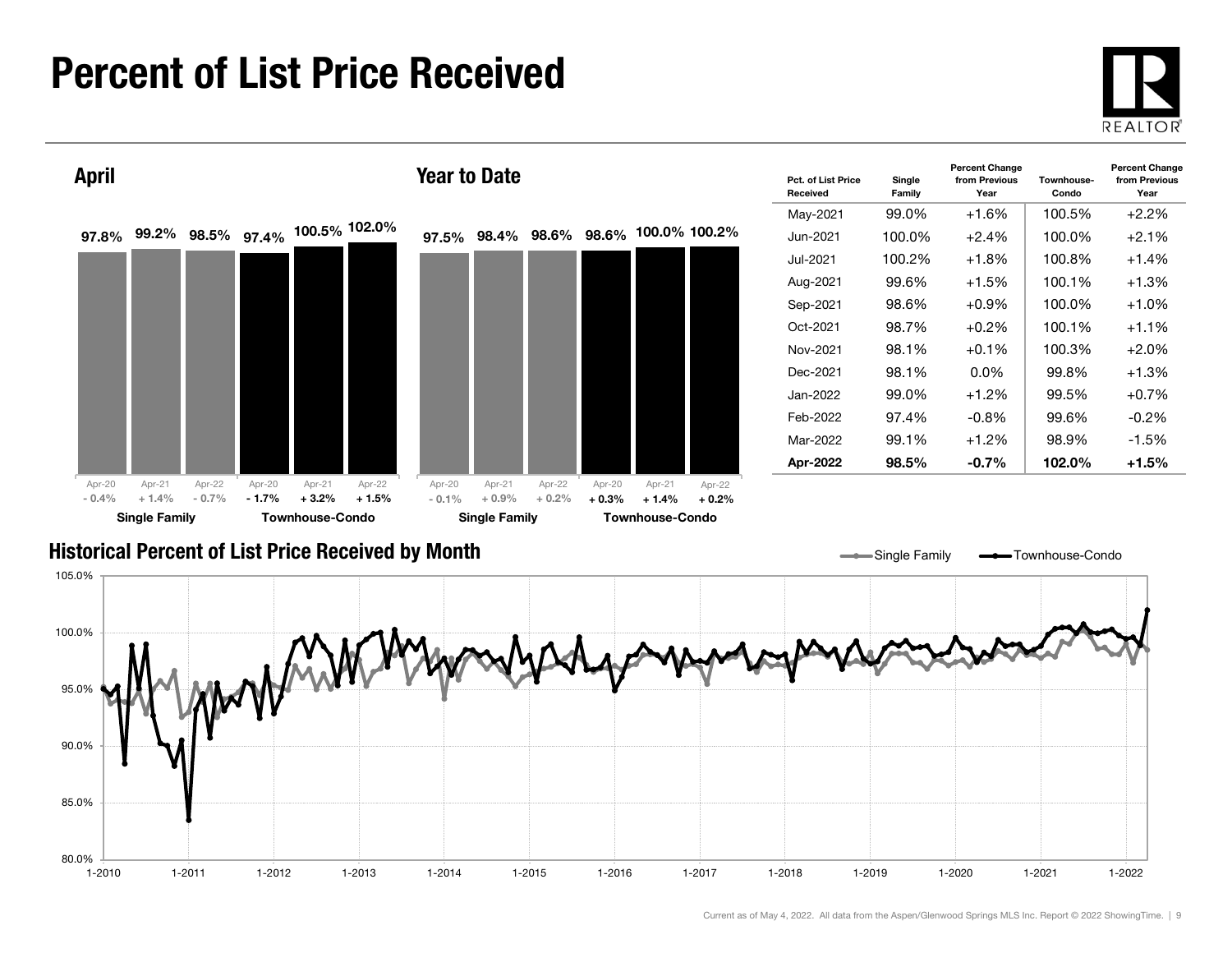### Days on Market Until Sale







| Days on Market<br><b>Until Sale</b> | Single<br>Family | <b>Percent Change</b><br>from Previous<br>Year | Townhouse-<br>Condo | <b>Percent Change</b><br>from Previous<br>Year |
|-------------------------------------|------------------|------------------------------------------------|---------------------|------------------------------------------------|
| May-2021                            | 35               | -61.5%                                         | 25                  | $-66.7\%$                                      |
| Jun-2021.                           | 56               | $-22.2\%$                                      | 25                  | -49.0%                                         |
| Jul-2021                            | 22               | -67.6%                                         | 24                  | $-55.6%$                                       |
| Aug-2021                            | 35               | $-40.7%$                                       | 22                  | $-71.4%$                                       |
| Sep-2021                            | 34               | -46.0%                                         | 21                  | $-59.6%$                                       |
| Oct-2021                            | 38               | $-34.5%$                                       | 37                  | $-53.8%$                                       |
| Nov-2021                            | 44               | $-20.0\%$                                      | 34                  | $-33.3%$                                       |
| Dec-2021                            | 56               | $+40.0\%$                                      | 84                  | $-4.5%$                                        |
| Jan-2022.                           | 53               | +35.9%                                         | 73                  | $+12.3%$                                       |
| Feb-2022                            | 70               | $+52.2%$                                       | 100                 | +38.9%                                         |
| Mar-2022                            | 48               | $-28.4%$                                       | 70                  | +18.6%                                         |
| Apr-2022                            | 52               | $+26.8%$                                       | 12                  | -72.7%                                         |

#### Historical Days on Market Until Sale by Month

Single Family **-** Townhouse-Condo

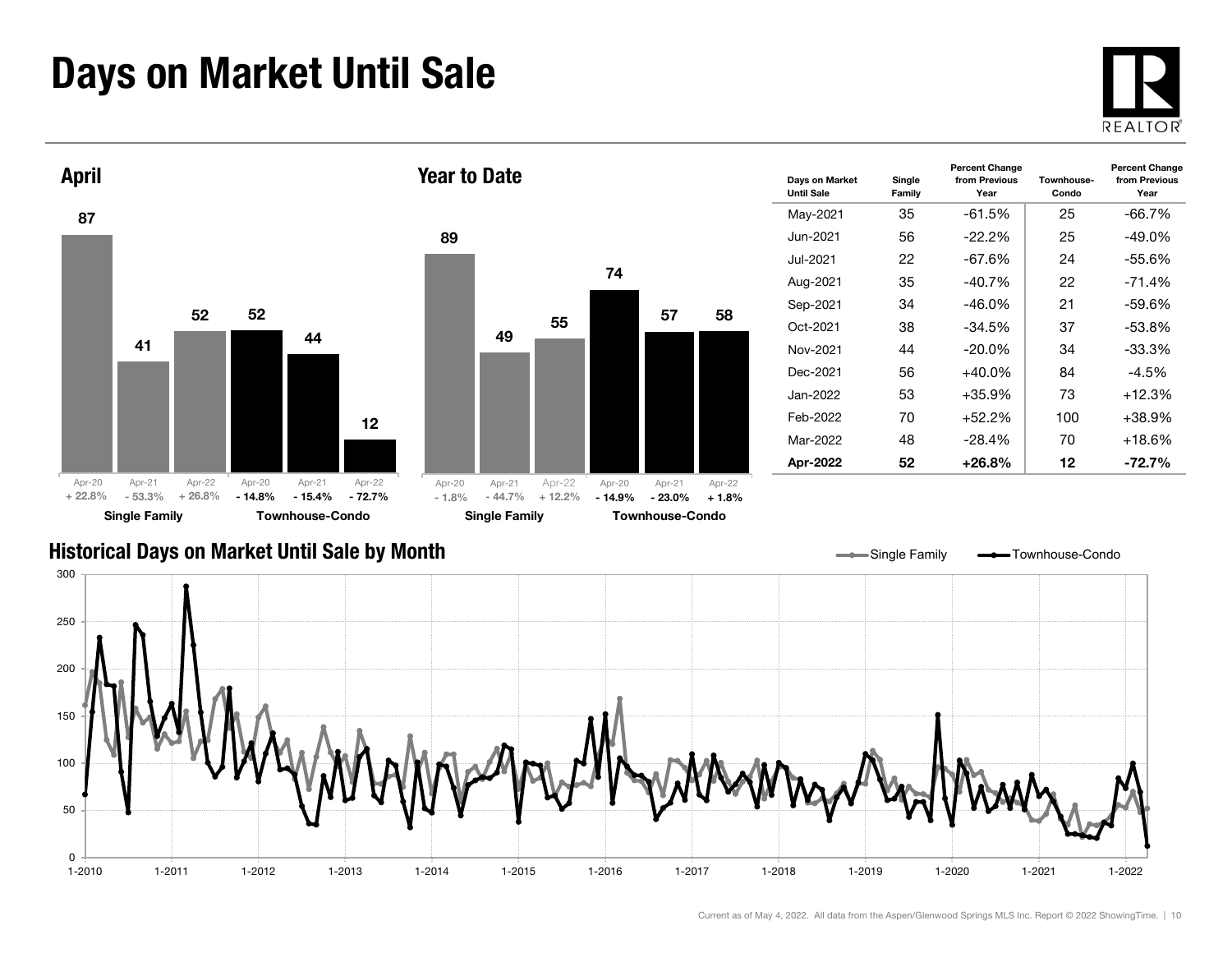## Housing Affordability Index



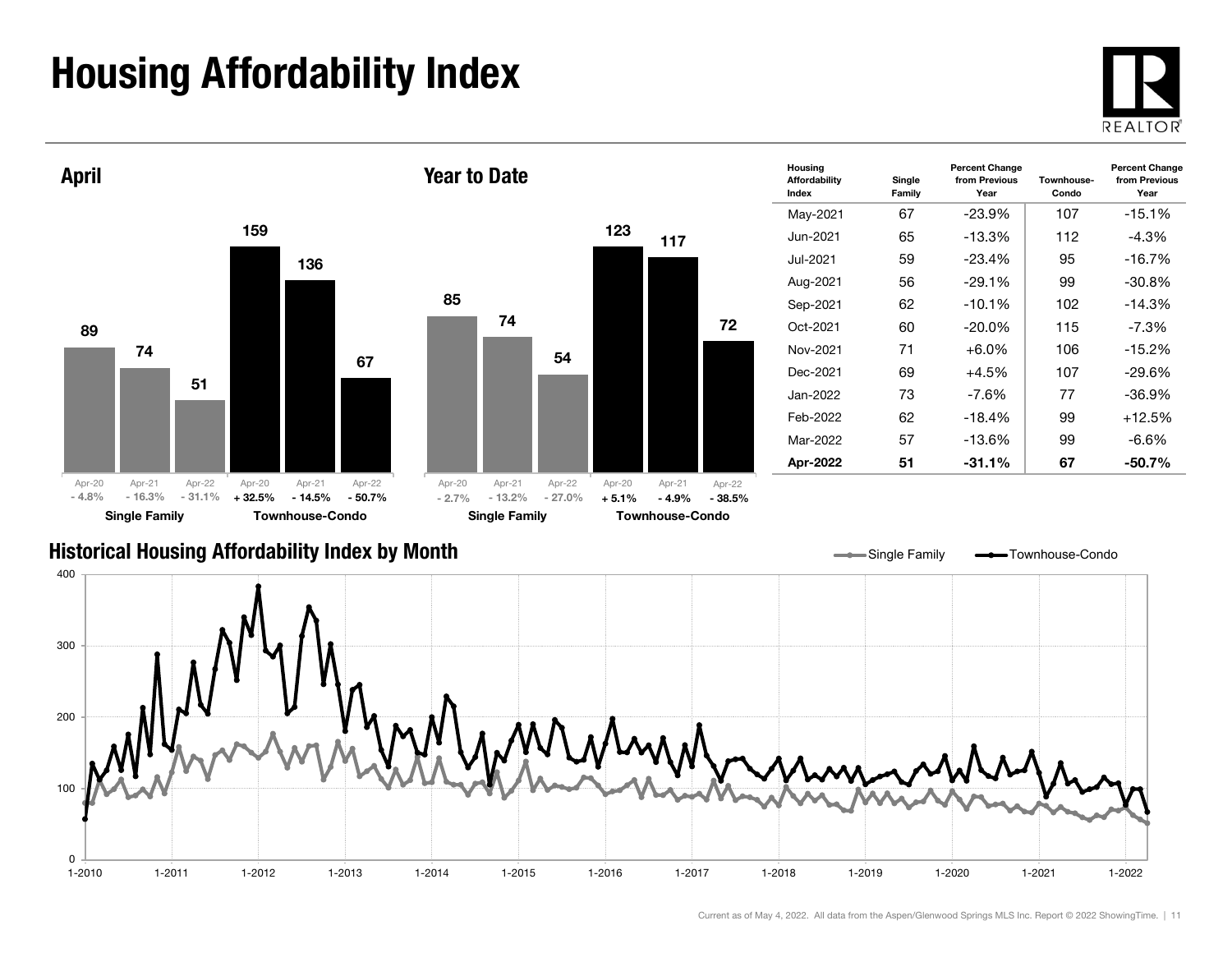### Inventory of Active Listings



1-2022



#### Historical Inventory of Active Listings by Month

0

200

400

600

800

1000



1-2010 1-2011 1-2012 1-2013 1-2014 1-2015 1-2016 1-2017 1-2018 1-2019 1-2020 1-2021 1-2022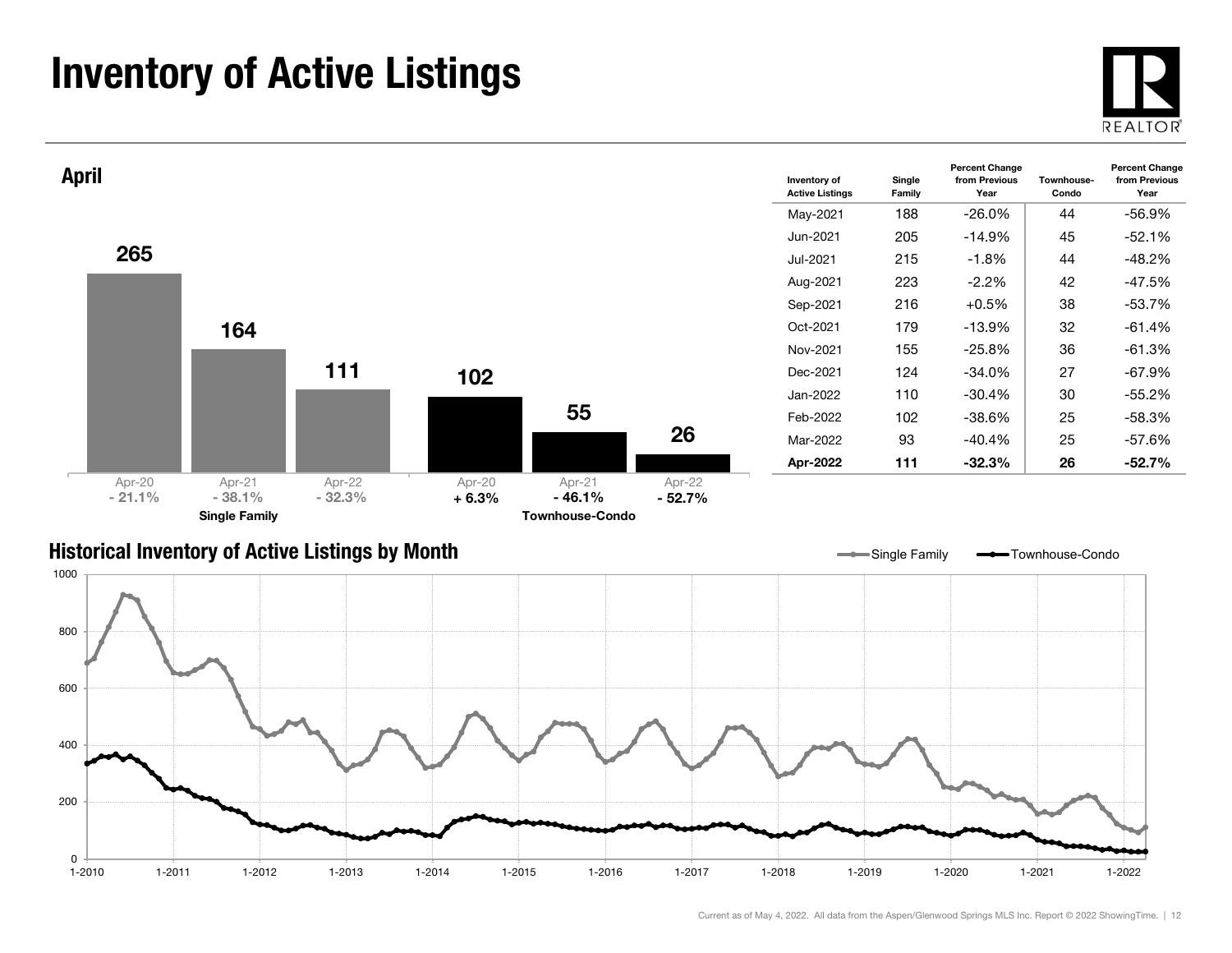### Months Supply of Inventory





#### Historical Months Supply of Inventory by Month



Single Family **- Townhouse-Condo**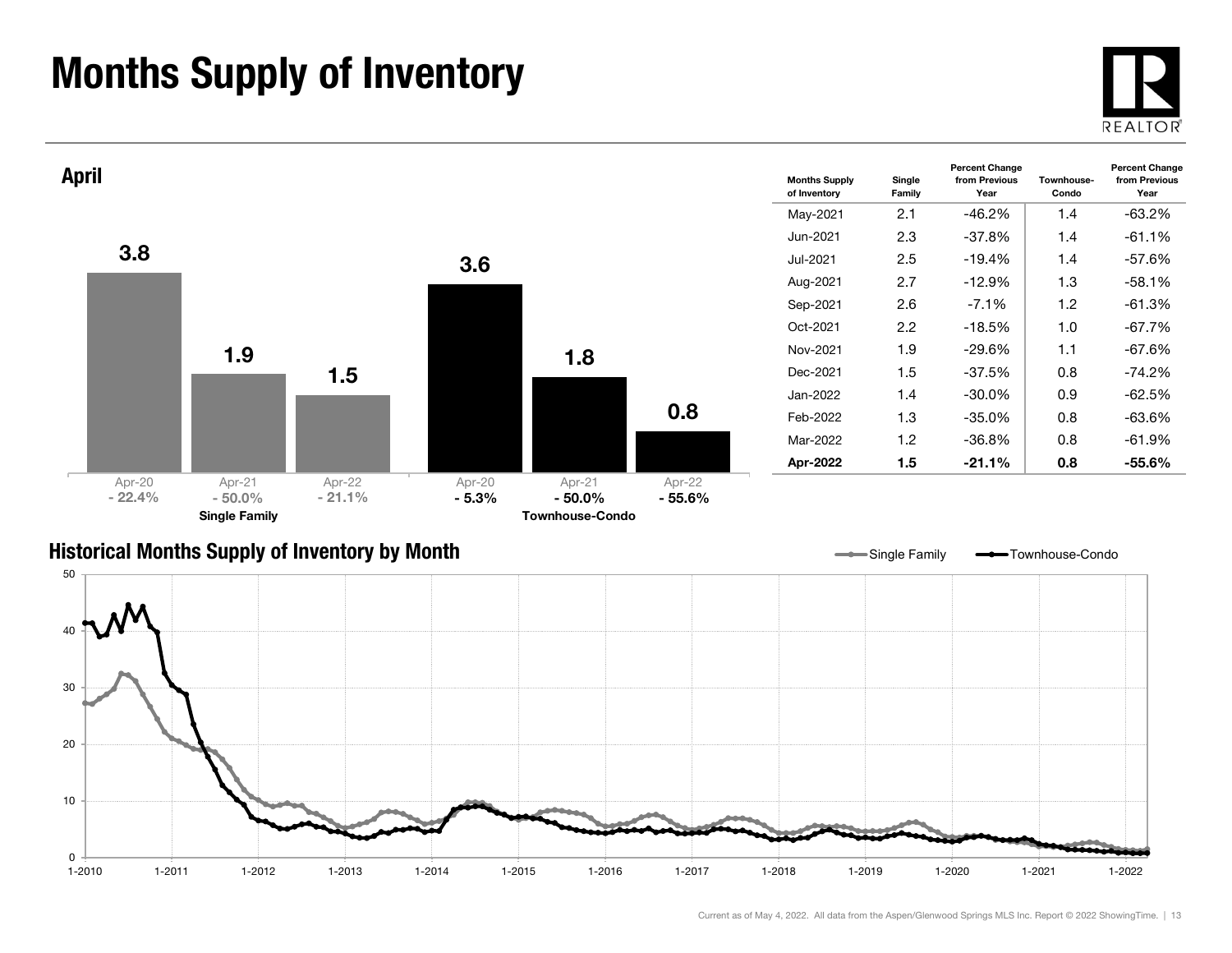### Total Market Overview

Key metrics by report Month and for year-to-date (YTD) starting from the first of the year.



| <b>Key Metrics</b>                 | <b>Historical Sparkbars</b>                                              | 4-2021    | 4-2022    | Percent Change | <b>YTD 2021</b> | <b>YTD 2022</b> | Percent Change |
|------------------------------------|--------------------------------------------------------------------------|-----------|-----------|----------------|-----------------|-----------------|----------------|
| <b>New Listings</b>                | 9-2021<br>1-2022<br>5-2020<br>9-2020<br>1-2021<br>$5 - 2021$             | 144       | 154       | $+6.9%$        | 495             | 419             | $-15.4%$       |
| <b>Pending Sales</b>               | 5-2020<br>$1 - 2021$<br>$9 - 2021$<br>1-2022<br>$5 - 2021$               | 132       | 119       | $-9.8%$        | 490             | 365             | $-25.5%$       |
| <b>Sold Listings</b>               | 5-2020<br>9-2020<br>$1 - 2021$<br>5-2021<br>9-2021<br>1-2022             | 133       | 87        | $-34.6%$       | 411             | 308             | $-25.1%$       |
| <b>Median Sales Price</b>          | 5-2020<br>$5 - 2021$<br>9-2020<br>$9 - 2021$<br>1-2022<br>1-2021         | \$477,568 | \$525,000 | $+9.9%$        | \$479,000       | \$499,500       | $+4.3%$        |
| <b>Avg. Sales Price</b>            | $1 - 2021$<br>9-2020<br>5-2021<br>9-2021<br>1-2022<br>5-2020             | \$622,450 | \$830,820 | $+33.5%$       | \$633,918       | \$714,809       | $+12.8%$       |
| <b>Pct. of List Price Received</b> | 5-2020<br>$9 - 2020$<br>$1 - 2021$<br>$5 - 2021$<br>$9 - 2021$<br>1-2022 | 99.6%     | 99.9%     | $+0.3%$        | 98.7%           | 98.9%           | $+0.2%$        |
| <b>Days on Market</b>              | 5-2020<br>5-2021<br>9-2021<br>9-2020<br>1-2021<br>1-2022                 | 41        | 36        | $-12.2%$       | 52              | 54              | $+3.8%$        |
| <b>Affordability Index</b>         | 5-2020<br>$5 - 2021$<br>9-2021<br>$1-2022$<br>9-2020<br>$1 - 2021$       | 81        | 58        | $-28.4%$       | 81              | 61              | $-24.7%$       |
| <b>Active Listings</b>             | 5-2020<br>$1 - 2021$<br>1-2022<br>9-2020<br>$5 - 2021$                   | 235       | 162       | $-31.1%$       |                 |                 |                |
| <b>Months Supply</b>               | 5-2020<br>9-2021<br>$1 - 2022$<br>9-2020<br>$1 - 2021$<br>5-2021         | 2.0       | $1.4$     | $-30.0%$       |                 |                 |                |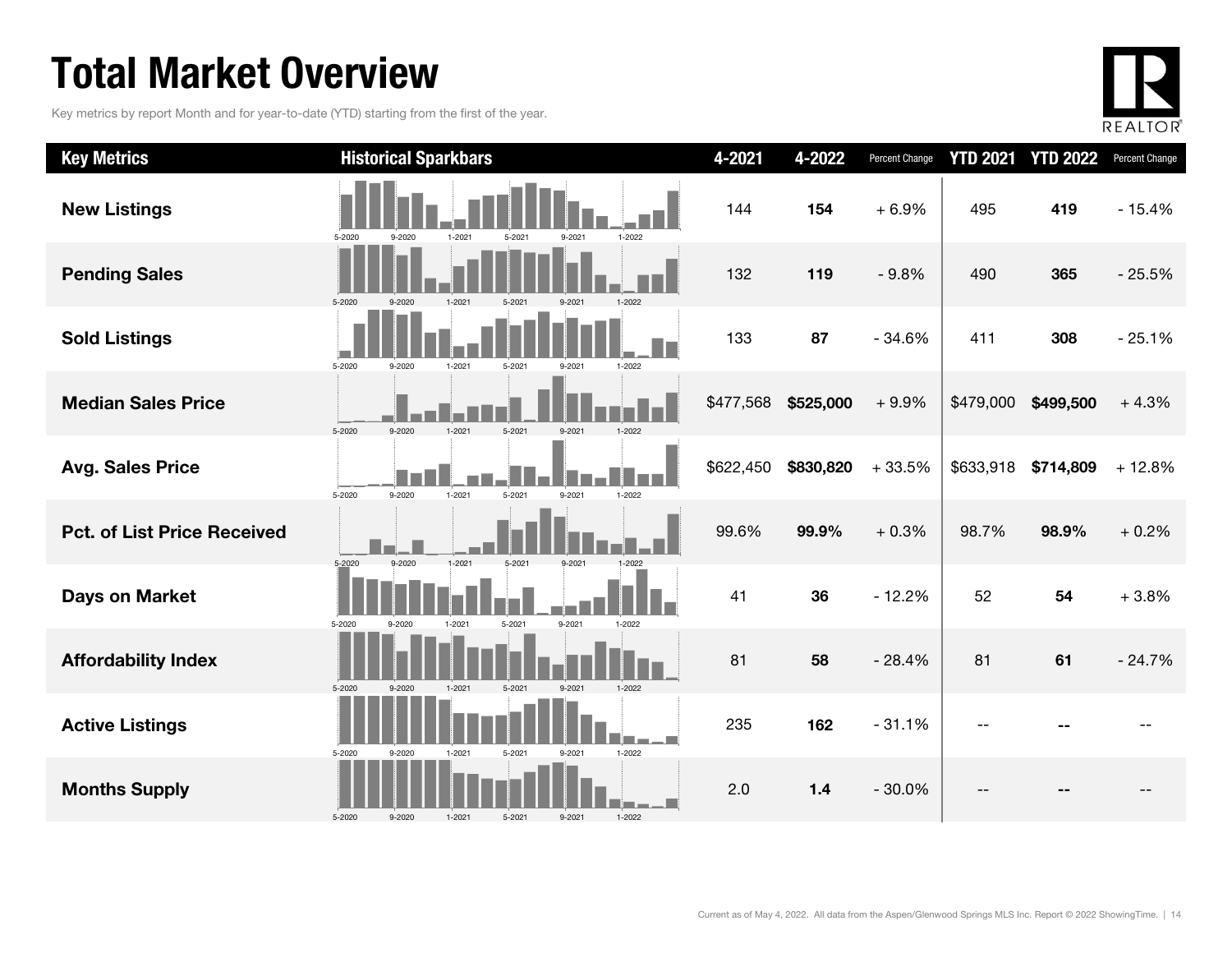### Closed Sales

Actual sales that have closed in a given month.



| By Price Range - All Properties - Rolling 12 Months |                  |                  |                          |        |                  | $-4 - 2021$      | $-4-2022$ |                  |                                |            |                 |                   | <b>By Property Type</b> |               |                 | $-4 - 2021$<br>■4-2022 |                 |          |
|-----------------------------------------------------|------------------|------------------|--------------------------|--------|------------------|------------------|-----------|------------------|--------------------------------|------------|-----------------|-------------------|-------------------------|---------------|-----------------|------------------------|-----------------|----------|
| 629<br>326<br>221                                   | 579              | 353<br>292       | 93                       | 91     | 58<br>45         | 13               | 20<br>25  | 21               | 5                              | n.         | 3               |                   | 1,037                   | 888           | 359             | 389                    | 1,436           | 1,342    |
| $-32.2%$                                            | $-7.9%$          | $+20.9%$         | $-2.2%$                  |        | $-22.4%$         | $+92.3%$         |           | $+5.0%$          | $-20.0\%$                      |            | --              |                   | $-14.4%$                |               | $+8.4%$         |                        | - 6.5%          |          |
| $<$ \$300K                                          | \$300K to \$599K | \$600K to \$999K | \$1.0M to \$1.5M         |        | \$1.5M to \$2.0M | \$2.0M to \$2.5M |           | \$2.5M to \$5.0M | \$5.0M to \$10.0M              |            | $$10.0M+$       |                   | Single Family           |               | Townhouse-Condo |                        | All Properties  |          |
|                                                     |                  |                  | <b>Rolling 12 Months</b> |        |                  |                  |           |                  | <b>Compared to Prior Month</b> |            |                 |                   |                         |               |                 | Year to Date           |                 |          |
|                                                     |                  | Single Family    |                          |        | Townhouse-Condo  |                  |           | Single Family    |                                |            | Townhouse-Condo |                   |                         | Single Family |                 |                        | Townhouse-Condo |          |
| <b>By Price Range</b>                               | 4-2021           | 4-2022           | Change                   | 4-2021 | 4-2022           | Change           | 3-2022    | 4-2022           | Change                         | $3 - 2022$ | 4-2022          | Change            | 4-2021                  | 4-2022        | Change          | 4-2021                 | 4-2022          | Change   |
| \$299,999 and Below                                 | 140              | 56               | $-60.0\%$                | 160    | 120              | $-25.0%$         |           | 3                | $-25.0%$                       | 13         | 4               | $-69.2%$          | 34                      | 11            | $-67.6%$        | 46                     | 27              | $-41.3%$ |
| \$300,000 to \$599.999                              | 476              | 387              | $-18.7%$                 | 149    | 185              | $+24.2%$         | 27        | 23               | $-14.8%$                       |            | 17              | $+142.9%$         | 138                     | 96            | $-30.4%$        | 42                     | 40              | - 4.8%   |
| \$600,000 to \$999.999                              | 254              | 285              | $+12.2%$                 | 36     | 63               | $+75.0%$         | 20        | 15               | $-25.0\%$                      | 8          | 10              | $+25.0%$          |                         | 55            | $-22.5%$        | 13                     | 25              | ⊦ 92.3%  |
| \$1,000,000 to \$1,499,999                          | 80               | 77               | $-3.8%$                  | 12     | 13               | $+8.3%$          |           |                  | $-60.0\%$                      | 0          |                 | $\qquad \qquad -$ |                         | 14            | $-33.3%$        | $\overline{c}$         |                 | $+50.0%$ |

\$1,500,00 to \$1,999,999 55 36 - 34.5% 1 6 + 500.0% 1 3 + 200.0% 0 0 -- 22 8 - 63.6% 1 2 + 100.0%  $$2,000,000 \text{ to } $2,499,999 \left| \quad 12 \qquad 23 \quad +91.7\% \left| \quad 1 \qquad 2 \quad +100.0\% \right| \quad 1 \qquad 3 \quad +200.0\% \left| \quad 0 \qquad 0 \qquad -1 \right| \quad 6 \qquad 5 \qquad -16.7\% \left| \quad 0 \qquad 0 \qquad -1 \right|$ \$2,500,000 to \$4,999,999 16 20 + 25.0% 0 0 -- 2 2 0.0% 0 0 -- 1 6 + 500.0% 0 0 -- \$5,000,000 to \$9,999,999 4 3 - 25.0% 0 0 -- 1 0 - 100.0% 0 0 -- 2 2 0.0% 0 0 -- \$10,000,000 and Above 0 1 -- 0 0 -- 0 1 -- 0 0 -- 0 1 -- 0 0 -- All Price Ranges 1,037 888 - 14.4% 359 389 + 8.4% 61 52 - 14.8% 28 32 + 14.3% 295 198 - 32.9% 104 97 - 6.7%

### Inventory of Active Listings

A measure of the number of homes available for sale at a given time.



|                            | Year over Year |        |            |                 |        |                          | <b>Compared to Prior Month</b> |        |                   |                 |        |               | <b>Year to Date</b>                                                                                                                                                              |                 |
|----------------------------|----------------|--------|------------|-----------------|--------|--------------------------|--------------------------------|--------|-------------------|-----------------|--------|---------------|----------------------------------------------------------------------------------------------------------------------------------------------------------------------------------|-----------------|
|                            | Single Family  |        |            | Townhouse-Condo |        |                          | Single Family                  |        |                   | Townhouse-Condo |        |               | Single Family                                                                                                                                                                    | Townhouse-Condo |
| <b>By Price Range</b>      | 4-2021         | 4-2022 | Change     | 4-2021          | 4-2022 | Change                   | 3-2022                         | 4-2022 | Change            | 3-2022          | 4-2022 | Change        |                                                                                                                                                                                  |                 |
| \$299.999 and Below        | 10             | 0      | $-100.0\%$ | 12              |        | $-33.3%$                 |                                |        | $\qquad \qquad -$ |                 |        | $+100.0\%$    | There are no year-to-date figures for<br>inventory because it is simply a<br>snapshot frozen in time at the end of<br>each month. It does not add up over a<br>period of months. |                 |
| \$300,000 to \$599,999     | 33             | 19     | - 42.4%    | 26              |        | $-76.9%$                 | 15                             | 19     | $+26.7%$          | 6               |        | $0.0\%$       |                                                                                                                                                                                  |                 |
| \$600,000 to \$999,999     | 60             | 24     | $-60.0\%$  | 12              | 9      | $-25.0%$                 | 23                             | 24     | $+4.3%$           | 9               |        | $0.0\%$       |                                                                                                                                                                                  |                 |
| \$1,000,000 to \$1,499,999 | 14             | 21     | ⊦ 50.0%    |                 |        | $-50.0%$                 | 16                             | 21     | $+31.3%$          | 3               |        | - 66.7%       |                                                                                                                                                                                  |                 |
| \$1,500,00 to \$1,999,999  | 19             | 14     | $-26.3%$   |                 |        | $-50.0%$                 | 14                             | 14     | 0.0%              |                 |        | $-50.0\%$     |                                                                                                                                                                                  |                 |
| \$2,000,000 to \$2,499,999 | 9              |        | $-55.6%$   |                 |        | $0.0\%$                  |                                |        | 0.0%              |                 |        | $0.0\%$       |                                                                                                                                                                                  |                 |
| \$2,500,000 to \$4,999,999 | 13             | 24     | 84.6%      | 0               |        | $- -$                    |                                | 24     | $+41.2%$          | 0               |        | $- -$         |                                                                                                                                                                                  |                 |
| \$5,000,000 to \$9,999,999 |                |        | $0.0\%$    |                 |        | $\overline{\phantom{a}}$ |                                |        | $+33.3%$          | 0               |        | $- -$         |                                                                                                                                                                                  |                 |
| \$10,000,000 and Above     | $\overline{2}$ |        | $-50.0\%$  |                 |        | $\overline{\phantom{a}}$ |                                |        | 0.0%              |                 |        | $\sim$ $\sim$ |                                                                                                                                                                                  |                 |
| <b>All Price Ranges</b>    | 164            | 111    | $-32.3%$   | 55              | 26     | $-52.7%$                 | 93                             | 111    | $+19.4%$          | 25              | 26     | $+4.0%$       |                                                                                                                                                                                  |                 |